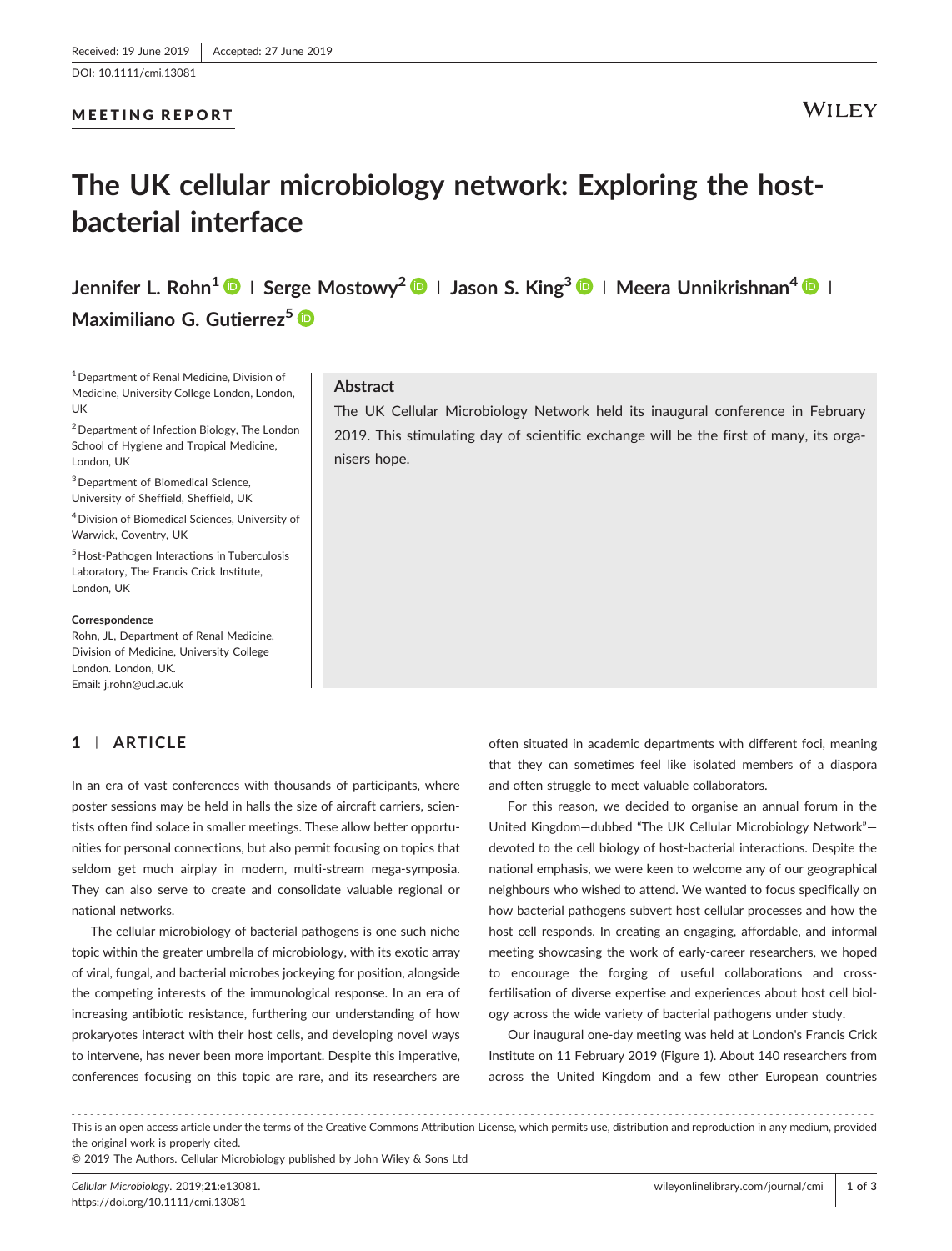# $2$  of 3  $\overline{a}$  ROHN ET AL.

gathered in Central London on a cold, sunny day, along with representatives of our generous sponsors, including the Microbiological Society, the Biochemical Society, the British Society for Cell Biology, the Journal of Cell Science, Perkin Elmer, Zeiss—and this journal, Cellular Microbiology. In addition to the programme of talks, we also had a vibrant poster session and ended the evening with drinks, nibbles, and serious networking in the Crick's lovely gallery space.

The meeting kicked off with the first of our two keynote speakers, Carmen Buchrieser from the Institut Pasteur in Paris. Challenging her audience with the idea that Legionella is "the best cell biologist," she went on to describe some of her team's groundbreaking work exploiting this bacterium to understand host cell function. In the first half of her talk, she demonstrated how the bacterium, once phagocytosed into lysosomes, secretes around 300 proteins to make a replicative vacuole. In the process, it hijacks various host cytoskeletal regulators to fragment mitochondria. This act of sabotage seems to set up a "Warburg‐like" environment of high oxygen consumption and high glycolysis that helps the microbes to replicate. Her team identified a T4SS‐secreted effector of Legionella that is implicated in inducing this mitochondrial fragmentation. Most interestingly, this effector encodes protein domains normally only found in eukaryotes. She then showed that such eukaryotic domains are a specific feature of the Legionella genomes as she described an exciting comparative functional analysis of 80 Legionella genomes spanning 58 species, many of which have acquired the ability to infect eukaryotic cells independently. Indeed, in the process, these species have co‐opted a large number of host genes in order to subvert their hosts, courtesy of the highly conserved type IV secretion system (T4SS).

Secretion—a popular virulence strategy amongst prokaryotes—featured in two additional talks. Focusing on the typhoid toxin produced by the human pathogen Salmonella Typhi, Angela Ibler (from Dan Humphreys' lab at the University of Sheffield) demonstrated beautifully how secreted bacterial factors can have an impact on host cell states. Using stunning super‐resolution microscopy images, she showed that the toxin can induce a novel nuclear DNA damage response, called the Response Induced by the bacterial Genotoxin (RING), which was caused by replicative stress resulting from reduced cellular levels of a single‐stranded DNA‐binding protein. Interestingly, this new RING pathway also triggered a transmissible senescence‐like state in cells, which in turn made cells more susceptible to S. Typhi infection. This research suggests a new virulence mechanism that may be relevant to chronic Salmonella infections. And Angela's talk was so accomplished that she won the prize for best oral presentation—a pair of snazzy binoculars courtesy of Zeiss for whenever she fancies taking a break from the microscope (The other binoculars prize for best poster was scooped up by her labmate Mohamed El Ghazaly, who presented his PhD work on identifying the proteins involved in causing the senescence induced by S. Typhi).

Carrying on with the theme that bacterial pathogens employ a number of secretion systems critical for intracellular bacterial survival, Kate Watkins (from Meera Unnikrishnan's group at the University of Warwick) presented her studies on the intriguing type VII bacterial secretion system (T7SS) of the Gram positive pathogen,

Staphylococcus aureus. Watkins demonstrated with striking timelapse videomicroscopy images that S. aureus mutants lacking different components of the T7SS were deficient in their ability to escape from macrophages. She showed that T7SS modulated the type of cell death triggered in macrophages, indicating a key role of this system in S. aureus‐macrophage interactions.

Of course, macrophages are a popular host cell for a wide variety of pathogens seeking to gain easy cellular entry and the upper hand against the immune response. Their subversion formed another thread at the meeting, and two talks about the obligate intracellular bacteria Mycobacterium tuberculosis highlighted this theme. Susanne Herbst (Max Gutierrez's lab at the Francis Crick Institute) showed that a kinase commonly associated with Parkinson's disease, LRRK2, has an immune function in macrophages. She showed that cultured primary mouse and human macrophages lacking LRRK2 were able to better control M. tuberculosis infection. On the basis of the data she presented, it is tempting to hypothesise that infectious diseases and macrophage responses could play an important role in the pathogenesis of Parkinson's disease. This finding adds to the growing evidence that the immune response contributes to neurodegeneration, which may open the door to innovative new therapies.

It is known that immune cell metabolism is key for the establishment of an appropriate immune response. Eik Hoffmann (in Priscille Brodin's lab from Pasteur Lille, France) showed that mice lacking the enzyme IRG‐1, which regulates the production of the metabolite Itaconate, are not able to control M. tuberculosis infection. Interestingly, he showed that IRG‐1 is recruited to M. tuberculosis‐containing phagosomes and that this enzyme is required for the control of bacterial replication in macrophages. Immunometabolism is a field of growing interest, and knowing more about the role of such metabolites in infection may lead to novel alternatives to antibiotics.

Carrying on with the hijacked macrophage theme, the group of Marco Oggioni (University of Leicester) previously published that a single founder bacterium of Streptococcus pneumoniae, sequestered within splenic macrophages, can lead to sepsis after initial clearance in mice. Joe Wanford from this group wanted to see whether this was the case in humans. He reported an innovative organ‐slice perfusion model derived from experimentally infected ex vivo human spleens from patients undergoing elective splenectomy, which showed that intracellular bacteria accumulate with time post‐clearance, after a single monoclonal founder replicates to form a cluster. These data have obvious implications for how invasive pneumococcal disease should be treated.

Host cells are not always as vulnerable as they look, and cellular mechanisms that recognise and eliminate invasive bacterial pathogens are the subject of intense investigation. NRAMP1 (Natural Resistance‐ Associated Macrophage Protein 1, also called Slc11a1) is a divalent‐ metal efflux pump at the phagosomal membrane in macrophages, and mutations in NRAMP1 cause susceptibility to several intracellular pathogens. Using cutting edge single‐cell techniques, Olivier Cunrath (Dirk Bumann's lab at the Biozentrum, University of Basel, Switzerland) is looking to identify the precise mechanism of NRAMP1‐ mediated resistance against Salmonella in vivo. Unexpectedly, he discovered that NRAMP1‐mediated resistance against infection is